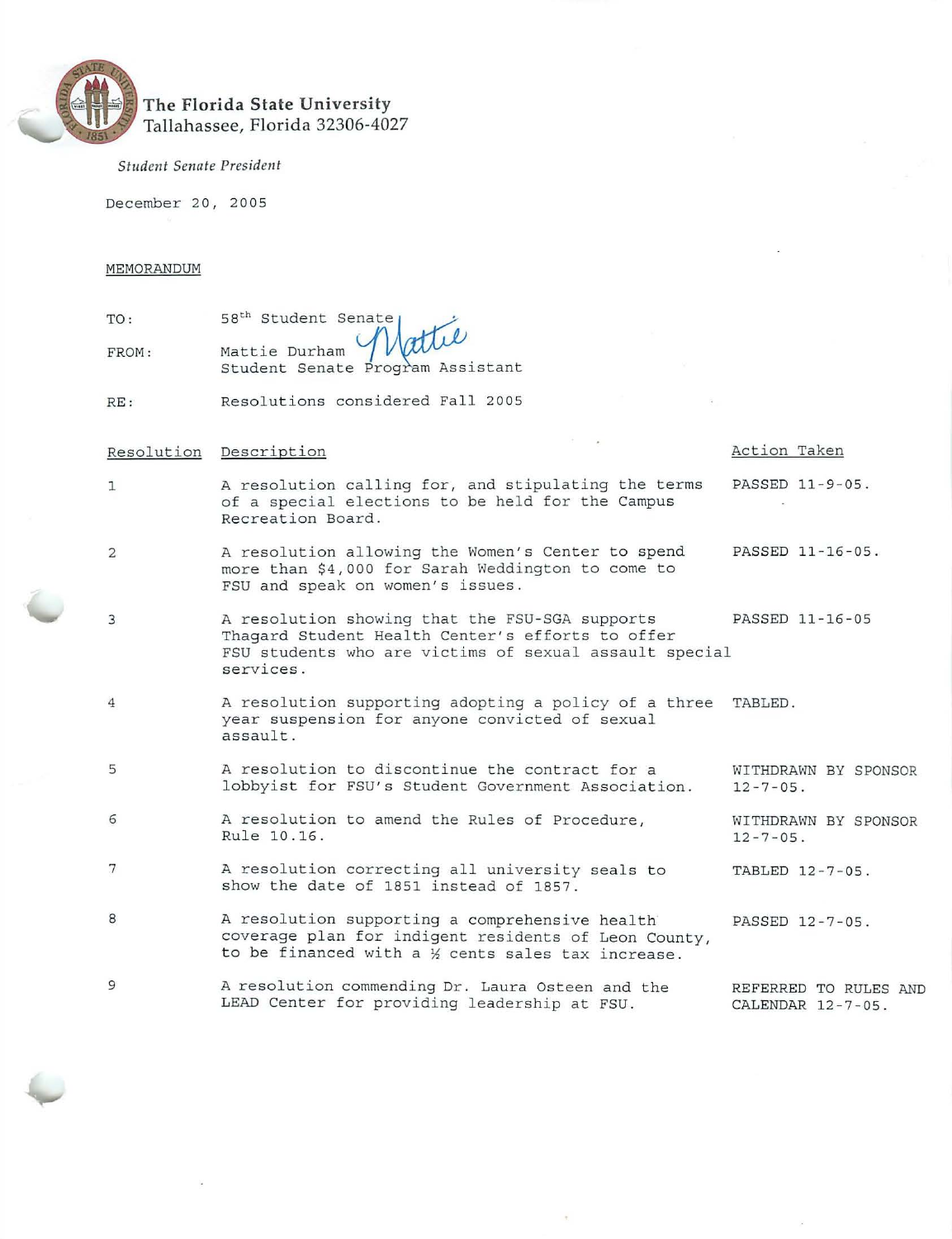

# **The Florida State University**  Tallahassee, Florida 32306-4027

*Student Senate President* 

July 24, 2006

MEMORANDUM

| TO:   |  |                                                         |
|-------|--|---------------------------------------------------------|
| FROM: |  | 58 <sup>th</sup> Student Senate<br>Mattie Durham Mattle |
|       |  | Senate Program Assistant                                |
|       |  |                                                         |

RE: Resolutions considered Spring semester 2006

|    | Resolution Description                                                                                                                                                                                                           | Action Taken                     |
|----|----------------------------------------------------------------------------------------------------------------------------------------------------------------------------------------------------------------------------------|----------------------------------|
| 10 | Allowing the SGA Lecture Series to spend more than<br>\$4,000 to bring former Ambassador Joe Wilson to<br>speak at FSU.                                                                                                          | PASSED 1-18-06.                  |
| 11 | Asking the University to present all multimillion<br>dollar contracts to the Student Senate. These<br>contracts include food, bookstore or services<br>provided by A&S Fees.                                                     | PASSED 1-18-06.                  |
| 12 | Asking that a new FSU policy be enacted so that<br>there is a mandatory booklist available at the<br>time of course registration so that students and<br>any bookstore have as much as possible to search for<br>low cost books. | PASSED 1-18-06.                  |
| 13 | Honoring former Speaker of the Congress of Graduate<br>Student Damian Nastri.                                                                                                                                                    | FAILED $2-1-06$ .                |
| 14 | Support for HR3037, the Industrial Hemp Farmers Act.                                                                                                                                                                             | PASSED 1-25-06.                  |
| 15 | Opposition of H.R. 609, Budget Reconciliation,<br>which will have a cost increase to students from<br>federal loans received.                                                                                                    | PASSED 1-25-06.                  |
| 16 | Placing a polling site for SGA elections at Heritage PASSED 2-8-06.<br>Grove.                                                                                                                                                    |                                  |
| 17 | Clarifying that SGA, not the Congress of Graduate<br>Students, is the only one that can set Proviso<br>Language for A&S funds, unless otherwise agreed on.                                                                       | PASSED 2-15-06.                  |
| 18 | Freezing all Congress of Graduate Students accounts<br>for a period not to exceed 10 school days.                                                                                                                                | WITHDRAWN BY<br>SPONSOR 3-15-06. |
| 19 | Approving an attendant for the Night Nole bus<br>system.                                                                                                                                                                         | PASSED 2-22-06.                  |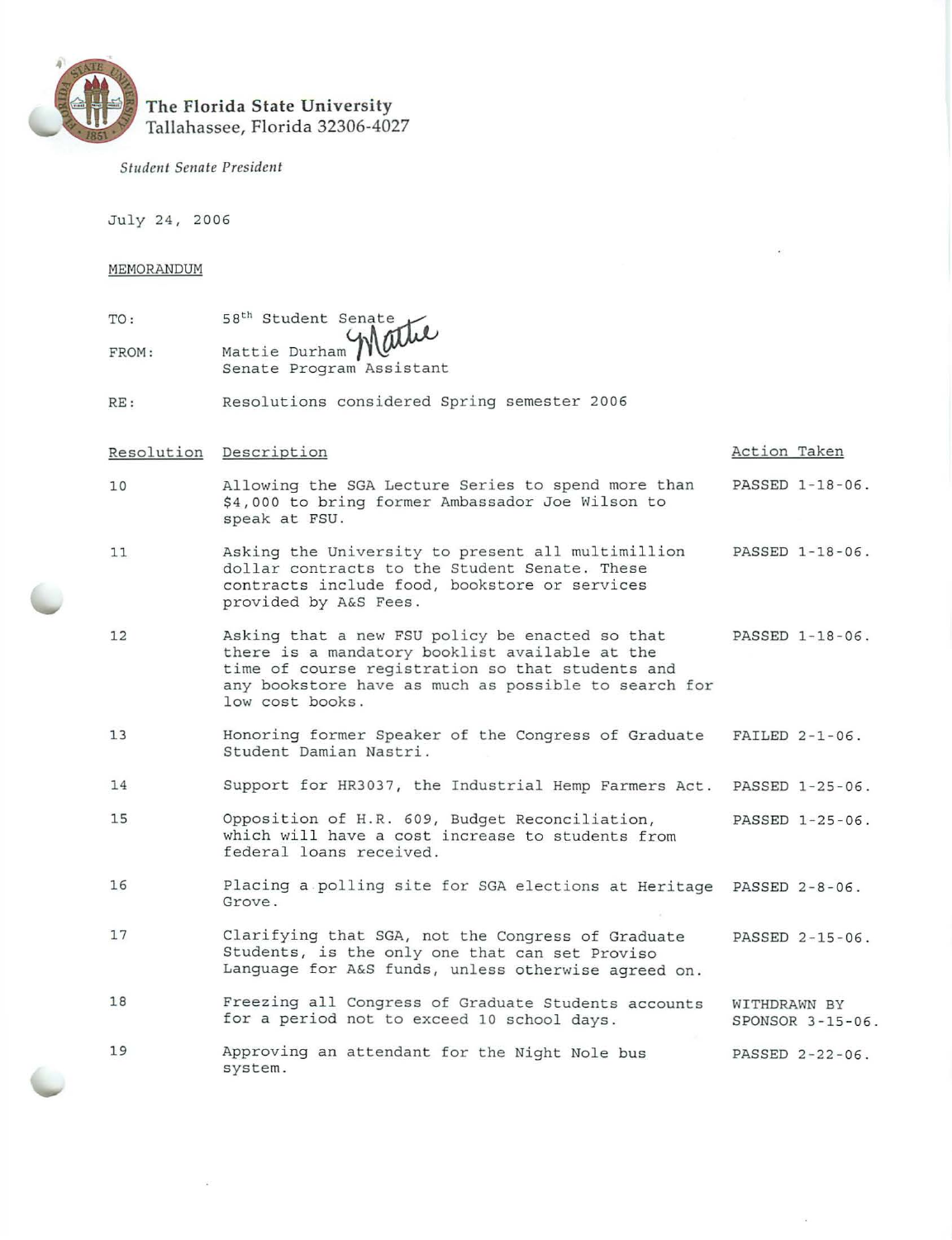| <u>Resolution</u> | Description                                                                                                                                                                                                                                                                      | <b>Action Taken</b>                               |
|-------------------|----------------------------------------------------------------------------------------------------------------------------------------------------------------------------------------------------------------------------------------------------------------------------------|---------------------------------------------------|
| 20                | To allow the FSU-PCC Student Government Council to<br>use the FSU-SGA elections programming currently<br>in use at FSU.                                                                                                                                                          | PASSED 3-15-06.                                   |
| 21                | Asking Congress to restore funding to programs that<br>were decreased or eliminated in President Bush's<br>2007 budget.                                                                                                                                                          | PASSED 3-29-06.                                   |
| 22                | Support for FSUnity Day 2006.                                                                                                                                                                                                                                                    | PASSED 3-15-06.                                   |
| 23                | Allowing the Black Student Union to spend more than<br>\$4,000 to bring Marshawn Evans to speak during<br>Black History Month.                                                                                                                                                   | PASSED 3-15-06.                                   |
| 24                | Giving permission to the American Indian Student<br>Union and the Institute for Conservative Studies to<br>spend more than \$4,000 to bring speakers Elliot Chang<br>and Ann Coulter respectively, to FSU.                                                                       | PASSED 3-15-06.                                   |
| 25                | Honoring the outgoing Director of Multicultural<br>Affairs, Mrs. Georgia "Joy" Bowen, for her out-<br>standing contributions to FSU and the Tallahassee<br>community.                                                                                                            | PASSED 3-22-06.                                   |
| 26                | Support for the Student Debt Alert Campaign.                                                                                                                                                                                                                                     | <b>POSTPONED</b><br>$3 - 29 - 06$ .               |
| 27                | Declaring that students living in and interacting<br>in an academic institution of higher learning should<br>be at the forefront of ensuring that our tuition<br>and tax dollars do not support poverty level living,<br>but that we support the movement towards a living wage. | PASSED 3-29-06.                                   |
| 28                | Support for FSU-SGA joining the United States<br>Student Association as a member joining with Student<br>Governments across the nation.                                                                                                                                          | PASSED 3-29-06.                                   |
| 29                | Formation of a committee consisting of 8 students<br>(4 Senators, 3 Executive Branch members and 1<br>Student Publications staff member) to form a<br>committee to select someone to be responsible for<br>getting a more informative SGA Website                                | PASSED 4-5-06.                                    |
| 30                | Giving approval for the Association of Interdisci-<br>plinary Research to spend more than \$4,000 to bring<br>in their speaker, Spencer Tunick.                                                                                                                                  | PASSED 3-29-06                                    |
| 31                | To limit the amount of time allowed for questions<br>during announcements.                                                                                                                                                                                                       | FAILED IN<br><b>RULES AND</b><br><b>CALENDAR.</b> |
| 32                | Allowing the Greek Activities Council to spend<br>more than \$4,000 to bring E. Lynn Harris to speak<br>at FSU during Delta Sigma Theta Week.                                                                                                                                    | PASSED 4-5-06.                                    |
| 33                | Identifying the need for a 24 hour rape crisis<br>center or a "safe house" where people tramatized<br>by rape or violence can go.                                                                                                                                                | PASSED 4-5-06.                                    |

 $\ddot{\phantom{a}}$ 

 $\label{eq:2} \frac{d}{dt} \left( \frac{d}{dt} \right) = \frac{d}{dt} \left( \frac{d}{dt} \right)$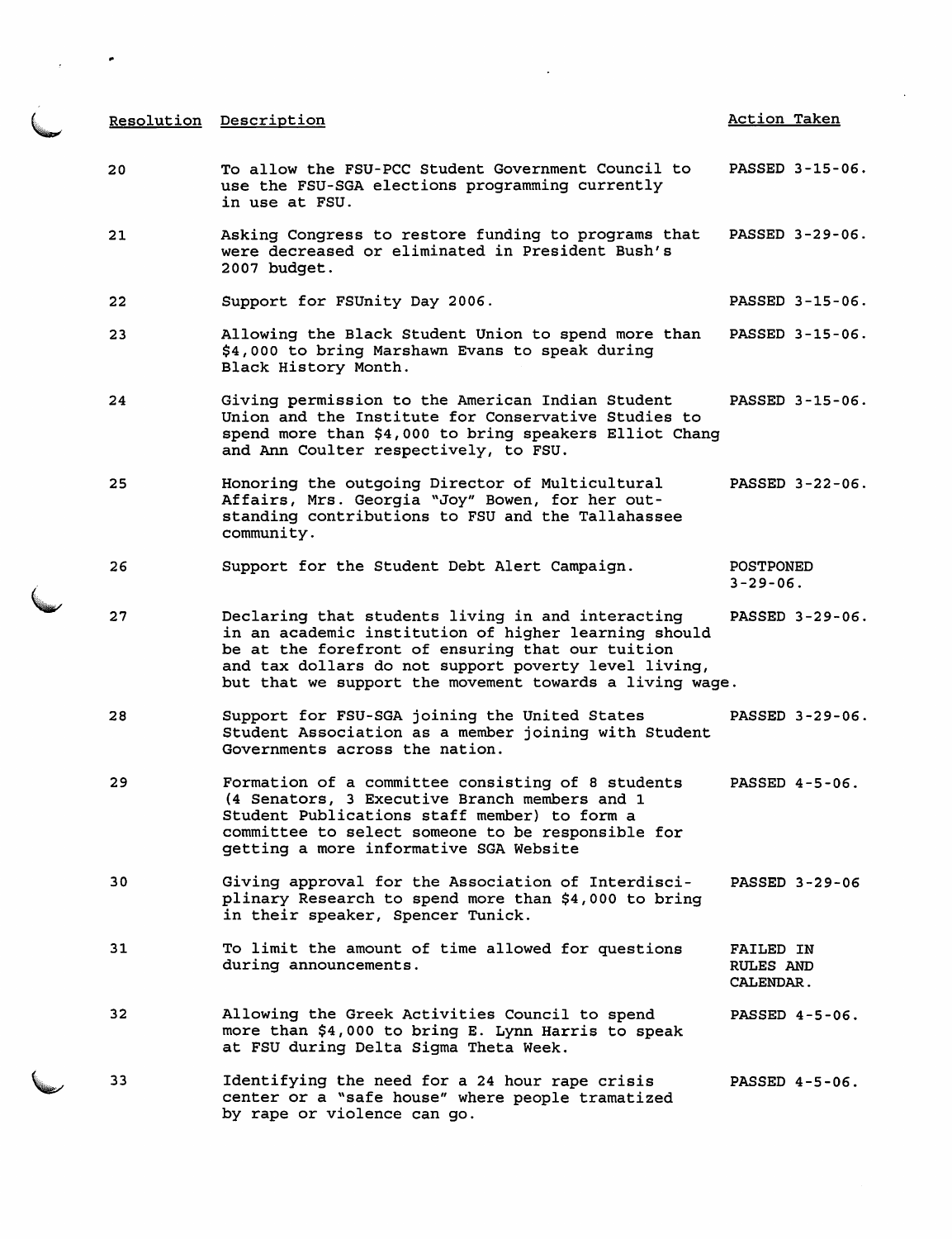,  $\mathbf{0} = \mathbf{0}$  .

|    | Resolution Description                                                                                                                                                                                                                                                                                                                     | Action Taken  |                 |
|----|--------------------------------------------------------------------------------------------------------------------------------------------------------------------------------------------------------------------------------------------------------------------------------------------------------------------------------------------|---------------|-----------------|
| 34 | Requesting that the FSU immediately issue a persona<br>non grada to the assailants of an incident that<br>was targeted towards women students.                                                                                                                                                                                             | <b>TABLED</b> |                 |
| 35 | Support for the Sikh Coalition in its efforts to<br>permit religious freedom in correctional institu-<br>tions in the State of Florida and to move Satnam<br>to a Federal Prison that has no restrictions on<br>hair length.                                                                                                               |               | PASSED 4-5-06.  |
| 36 | Honoring the outgoing Professor of Aerospace Studies PASSED 4-12-06.<br>at FSU and the United States Air Force Reserve Officer<br>Training Corps Detachment 145 Commander, Colonel<br>Edward "Coach" Madden, for his outstanding<br>contributions to FSU and the Air Force Reserve<br>Officer Training Corps 145 <sup>th</sup> Cadet Wing. |               |                 |
| 37 | Recognizing the right to petition the government<br>and standing in solidarity with FSU, FAMU and TCC<br>students, who initiated a sit-in at the Office of<br>the Governor to demand swift execution of justice<br>in the case of Martin Lee Anderson.                                                                                     |               | PASSED 4-19-06. |
| 38 | Endorsing Mobil Campus to do business on FSU's<br>campus and to recognize its reciprocal benefits<br>their service will offer FSU students.                                                                                                                                                                                                |               | PASSED 4-19-06. |

 $\mathcal{L}^{\text{max}}_{\text{max}}$  and  $\mathcal{L}^{\text{max}}_{\text{max}}$ 

 $\label{eq:2.1} \frac{1}{\sqrt{2}}\int_{\mathbb{R}^3}\frac{1}{\sqrt{2}}\left(\frac{1}{\sqrt{2}}\int_{\mathbb{R}^3}\frac{1}{\sqrt{2}}\left(\frac{1}{\sqrt{2}}\int_{\mathbb{R}^3}\frac{1}{\sqrt{2}}\right)\left(\frac{1}{\sqrt{2}}\int_{\mathbb{R}^3}\frac{1}{\sqrt{2}}\right)\left(\frac{1}{\sqrt{2}}\int_{\mathbb{R}^3}\frac{1}{\sqrt{2}}\right)\left(\frac{1}{\sqrt{2}}\int_{\mathbb{R}^3}\frac{1}{\sqrt{2}}\int_{\mathbb{R}$